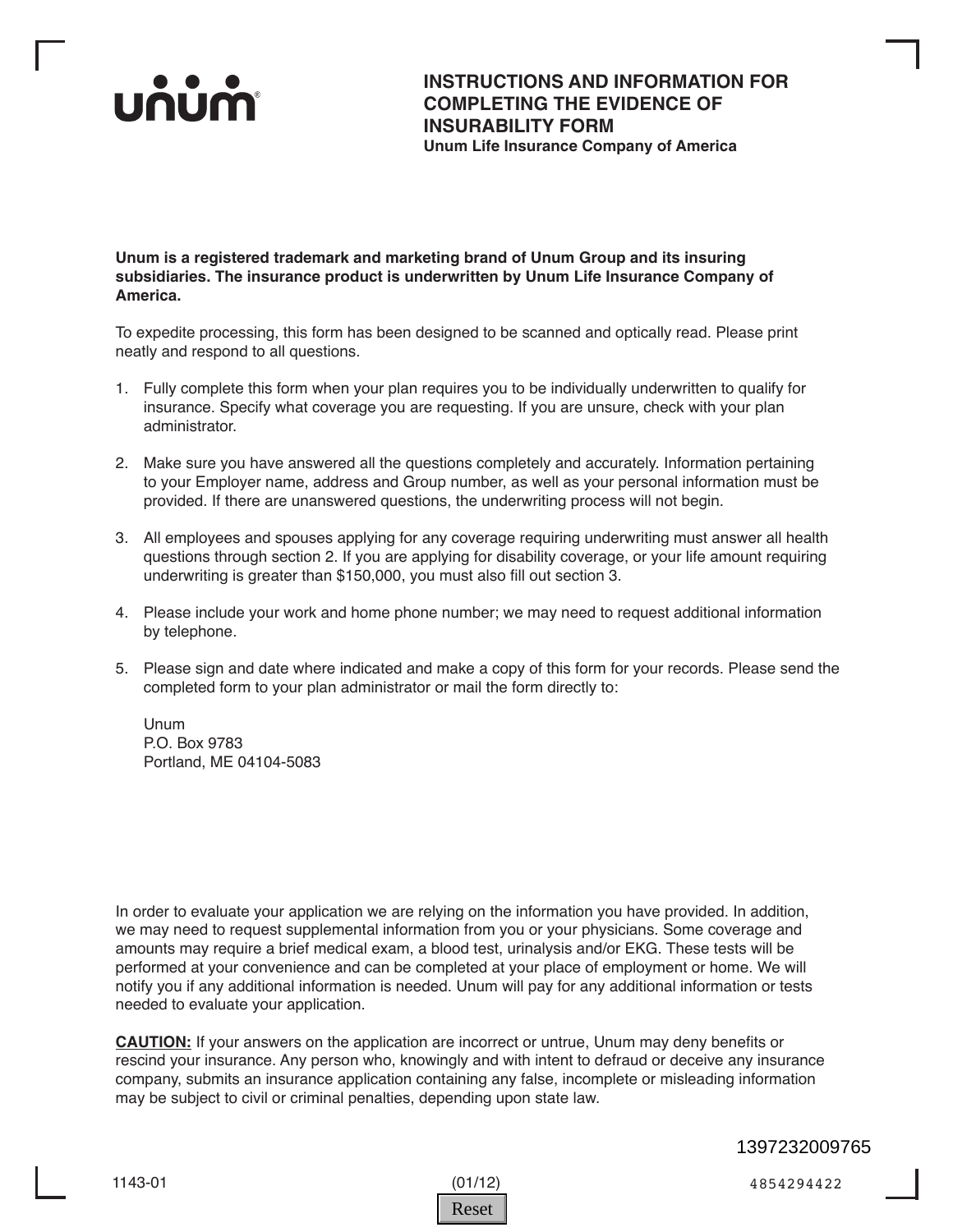

#### **EVIDENCE OF INSURABILITY**

**Unum Life Insurance Company of America**

|                                                                                                          | Application Type: 2 Initial Request<br>$\Box$ Change in Status  | Annual Enrollment<br>$\Box$ Late Applicant<br>$\Box$ Increase<br>$\Box$ Portability |                                                           |
|----------------------------------------------------------------------------------------------------------|-----------------------------------------------------------------|-------------------------------------------------------------------------------------|-----------------------------------------------------------|
| <b>List Your Current Height</b><br>Ft.<br>In.                                                            | Weight<br>Lbs.                                                  | <b>List Your Spouse's Current Height</b><br>Ft.<br>In.                              | Weight<br>Lbs.                                            |
| <b>Employee Social Security Number</b><br>$\blacksquare$<br>$\blacksquare$<br><b>Employee First Name</b> | Gender<br><b>Male</b><br>$\Box$ Female<br><b>M.I. Last Name</b> | Group #                                                                             | Division #<br>Date of Birth - mm/dd/yyyy                  |
| <b>Spouse First Name</b><br>(if applicable)                                                              | <b>M.I. Last Name</b>                                           |                                                                                     | Spouse Date of Birth - mm/dd/yyyy                         |
| <b>Number &amp; Street Address</b>                                                                       |                                                                 |                                                                                     | <b>Employee Home Number</b>                               |
| <b>City</b>                                                                                              | <b>State</b>                                                    | <b>Zip Code</b>                                                                     | <b>Employee Work Number</b>                               |
| Date of Employment - mm/dd/yyyy Occupation<br><b>E-mail Address</b>                                      |                                                                 | \$                                                                                  | <b>Employee Annual Salary</b><br><b>Coverages Elected</b> |
| <b>Employer's Name</b>                                                                                   |                                                                 |                                                                                     | $\Box$ LTD<br><b>STD</b><br>Life                          |
| <b>Employer's Address</b>                                                                                |                                                                 |                                                                                     |                                                           |
| <b>City</b>                                                                                              | <b>State</b>                                                    | <b>Zip Code</b>                                                                     |                                                           |
| <b>Employee</b>                                                                                          |                                                                 |                                                                                     | <b>Spouse</b>                                             |
| <b>Total Life Amount</b><br><b>Applied For</b>                                                           | <b>Amount Requiring</b><br>Underwriting                         | <b>Total Life Amount</b><br><b>Applied For</b>                                      | <b>Amount Requiring</b><br>Underwriting                   |
| \$<br>\$<br>Names of Dependent Children Applying for Coverage                                            |                                                                 | \$<br>Date of Birth - mm/dd/yyyy                                                    | $\boldsymbol{\varphi}$<br><b>Total Life Amount</b>        |
| Child                                                                                                    |                                                                 |                                                                                     | $\boldsymbol{\theta}$                                     |
| Child                                                                                                    |                                                                 |                                                                                     | \$                                                        |
| Child<br>1143-01                                                                                         |                                                                 | (01/12)                                                                             | $\boldsymbol{\mathcal{S}}$<br>1397232009765               |
|                                                                                                          |                                                                 |                                                                                     | 9936294428                                                |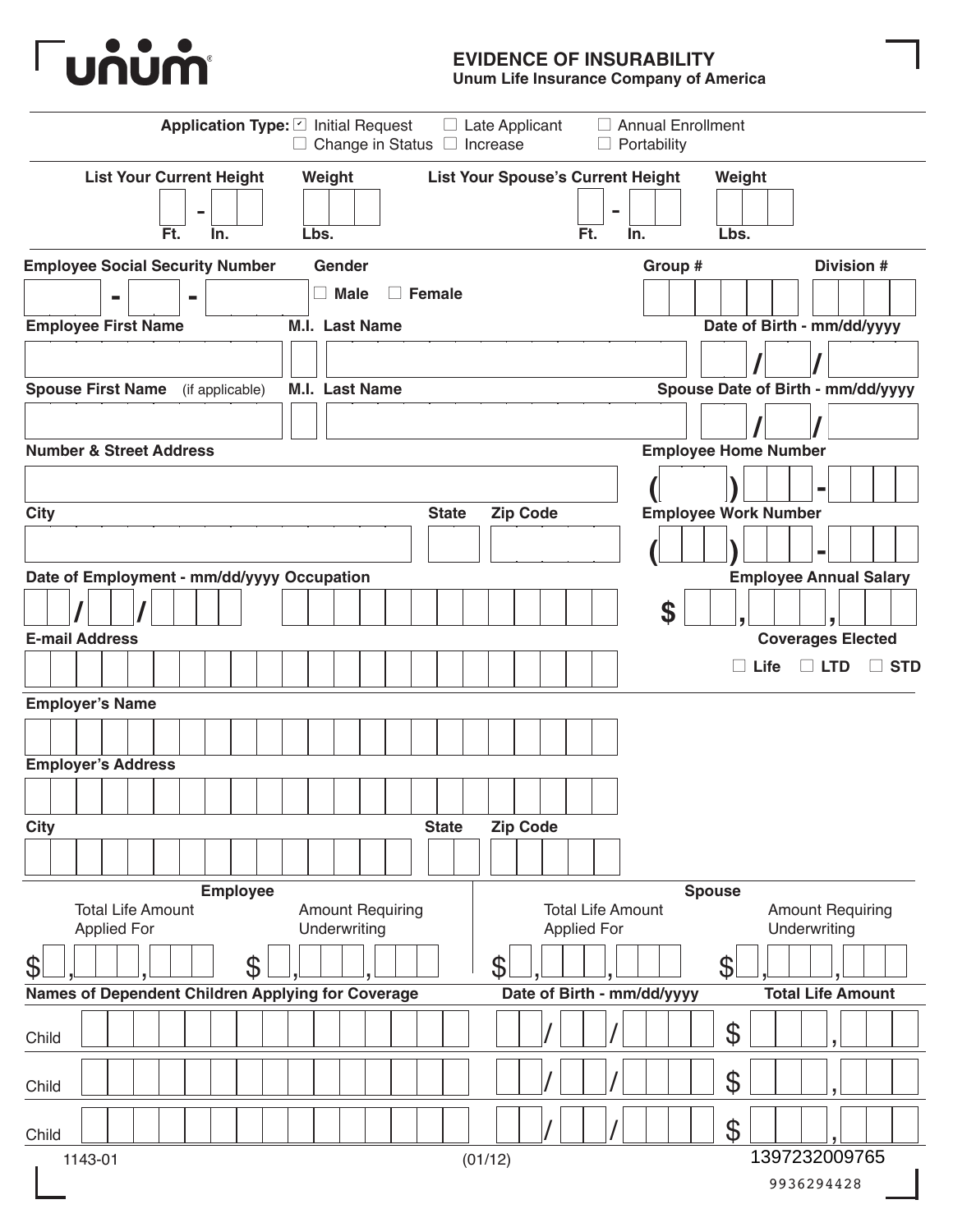|    | Please answer the following questions to the best of your knowledge and belief:                                                                                                                      |                 |           |  |  |  |  |
|----|------------------------------------------------------------------------------------------------------------------------------------------------------------------------------------------------------|-----------------|-----------|--|--|--|--|
|    | Has any person applying for coverage been diagnosed as having Acquired Immune Deficiency                                                                                                             |                 |           |  |  |  |  |
|    | Syndrome (AIDS)? Applicant need not disclose Human Immunodeficiency Virus (HIV) test results.                                                                                                        | <b>Yes</b>      | <b>No</b> |  |  |  |  |
|    | Section 1 Dependent Children Health Questions                                                                                                                                                        |                 |           |  |  |  |  |
| 1. | Within the past 5 years, have any dependent(s) been treated for diabetes, heart disorder, or cancer                                                                                                  |                 |           |  |  |  |  |
|    | (other than basal or squamous cell carcinoma of the skin)? Do any dependent(s) have cerebral palsy,                                                                                                  | <b>Yes</b>      | <b>No</b> |  |  |  |  |
|    | cystic fibrosis or muscular dystrophy? If yes, please provide name(s) of children.                                                                                                                   |                 |           |  |  |  |  |
|    | Section 2 Employee and Spouse Health Questions                                                                                                                                                       | Employee Spouse |           |  |  |  |  |
|    | All employees and spouses applying for coverage must complete this section.                                                                                                                          | Yes No          | Yes No    |  |  |  |  |
| 1. | Within the past 2 years, have you used any controlled substances with the exception of those                                                                                                         |                 |           |  |  |  |  |
|    | prescribed by a physician, received medical advice or sought treatment for drug or alcohol abuse, or                                                                                                 |                 |           |  |  |  |  |
|    | pled guilty, pled no contest to or been convicted of a felony, misdemeanor, or a charge of operating a                                                                                               |                 |           |  |  |  |  |
|    | motor vehicle under the influence of drugs and/or alcohol?                                                                                                                                           |                 |           |  |  |  |  |
| 2. | Within the past 2 years, have you been prescribed three or more medications to be taken                                                                                                              |                 |           |  |  |  |  |
|    | concurrently for high blood pressure?                                                                                                                                                                |                 |           |  |  |  |  |
| 3. | Within the past 5 years, have you received medical advice or sought treatment for psychosis,                                                                                                         |                 |           |  |  |  |  |
|    | internal cancer including melanoma, leukemia or Hodgkin's disease, ALS, muscular dystrophy,                                                                                                          |                 |           |  |  |  |  |
|    | angina, or had heart surgery, heart attack or transient ischemic attack (TIA)?                                                                                                                       |                 |           |  |  |  |  |
| 4. | Within the past 10 years, have you received medical advice or sought treatment for stroke,                                                                                                           |                 |           |  |  |  |  |
|    | congestive heart failure, chronic lung disease including emphysema, diabetes treated with insulin or                                                                                                 |                 |           |  |  |  |  |
|    | oral medications, hepatitis (other than type A), cirrhosis of the liver, chronic renal disease including                                                                                             |                 |           |  |  |  |  |
|    | hypertension or failure, systemic lupus or any connective tissue disease?                                                                                                                            |                 |           |  |  |  |  |
|    | 5. Are you confined to a wheelchair for reasons other than paraplegia?                                                                                                                               |                 |           |  |  |  |  |
|    | Section 3 If your amount requiring underwriting is greater than \$150,000 or you are applying for                                                                                                    | Employee Spouse |           |  |  |  |  |
|    | disability coverage, you must complete section 3. Otherwise, please sign and return application.                                                                                                     |                 |           |  |  |  |  |
|    | If you answer yes, please provide details requested in the box on the following page.                                                                                                                | Yes No          | Yes No    |  |  |  |  |
| 1. | Within the past 2 years, have you flown as a student or private pilot, engaged in auto or boat racing,                                                                                               |                 |           |  |  |  |  |
|    | scuba diving, hang gliding, ballooning, flying ultralights, parachuting, mountain climbing or any similar<br>sport or avocation?                                                                     |                 |           |  |  |  |  |
|    | 2. Have you ever used barbiturates, amphetamines, cocaine, hallucinogenic drugs or any narcotics                                                                                                     |                 |           |  |  |  |  |
|    | except as prescribed by a physician or been advised to reduce your consumption of alcohol or been                                                                                                    |                 |           |  |  |  |  |
|    | treated, arrested in connection with alcohol, or been told to have counseling for the use of alcohol                                                                                                 |                 |           |  |  |  |  |
|    | or drugs? If yes, provide the frequency of use and date last used, list condition(s), medication(s),                                                                                                 |                 |           |  |  |  |  |
|    | date(s) of treatment, treatment received and recovery, physician's/hospital name, address and phone                                                                                                  |                 |           |  |  |  |  |
|    | number, date of occurrence and driver's license number and issuing state of any arrest.                                                                                                              |                 |           |  |  |  |  |
| 3. | Have you ever pled guilty to, pled no contest to or been convicted of a felony or misdemeanor? If                                                                                                    |                 |           |  |  |  |  |
|    | yes, list person's name, reason for arrest(s) and/or are you currently on probation.                                                                                                                 |                 |           |  |  |  |  |
| 4. | Within the past 2 years, have you pled guilty to, pled no contest to, or been convicted of 3 or more                                                                                                 |                 |           |  |  |  |  |
|    | speeding or other moving violations? If yes, list person's name, type of violation(s) and date(s),                                                                                                   |                 |           |  |  |  |  |
|    | driver's license number and state of issue.                                                                                                                                                          |                 |           |  |  |  |  |
| 5. | Within the past 10 years, have you received medical advice or sought treatment for epilepsy,                                                                                                         |                 |           |  |  |  |  |
|    | nervous, emotional or mental disorder, paralysis, skin, bone, muscle, back, knee, neck or joint                                                                                                      |                 |           |  |  |  |  |
|    | disorder, muscular or neurological disorders, Fibromyalgia, or Chronic Fatigue Syndrome. If yes, list                                                                                                |                 |           |  |  |  |  |
|    | condition(s), medication(s), date(s) of treatment, treatment received and recovery, physician's/hospital                                                                                             |                 |           |  |  |  |  |
|    | name, address and phone number.                                                                                                                                                                      |                 |           |  |  |  |  |
| 6. | Within the past 7 years, have you received medical advice or sought treatment for diabetes, asthma,                                                                                                  |                 |           |  |  |  |  |
|    | lung or respiratory disorder, thyroid or other endocrine disease, heart or circulatory disorder, stroke                                                                                              |                 |           |  |  |  |  |
|    | (including TIA), chest pain, high blood pressure, cancer, gastro-intestinal, genitourinary, kidney or liver                                                                                          |                 |           |  |  |  |  |
|    | disease? If yes, list condition(s), medication(s), date(s) of treatment, treatment received and recovery,                                                                                            |                 |           |  |  |  |  |
|    | physician's/hospital name, address and phone number.                                                                                                                                                 |                 |           |  |  |  |  |
| 7. | Within the past 7 years, have you consistently taken any over the counter medications, natural                                                                                                       |                 |           |  |  |  |  |
|    | supplements other than vitamins, or received any therapeutic treatments? If yes, list all over the                                                                                                   |                 |           |  |  |  |  |
|    | counter medications including any natural supplements, dosage, condition and date of onset. Please                                                                                                   |                 |           |  |  |  |  |
|    | also list therapies and associated conditions and dates treatment received.                                                                                                                          |                 |           |  |  |  |  |
|    | 8. Within the past 7 years, have any medications been prescribed or have you consulted a medical                                                                                                     |                 |           |  |  |  |  |
|    | professional for anything other than the conditions above, or are you currently experiencing any                                                                                                     |                 |           |  |  |  |  |
|    | symptoms for which you haven't consulted a medical professional? If yes, provide details including<br>symptoms, dates of occurrence, medications, treatment and medical professional's name, address |                 |           |  |  |  |  |
|    | and phone number.                                                                                                                                                                                    |                 |           |  |  |  |  |
|    | Do you have any condition that prevents or limits activities or are you now pregnant? If yes, provide                                                                                                |                 |           |  |  |  |  |
| 9. | details including symptoms and describe the limitation(s). If pregnant, please provide expected                                                                                                      |                 |           |  |  |  |  |
|    | delivery date.                                                                                                                                                                                       | 1636294427      |           |  |  |  |  |
|    | 1397232009765                                                                                                                                                                                        |                 |           |  |  |  |  |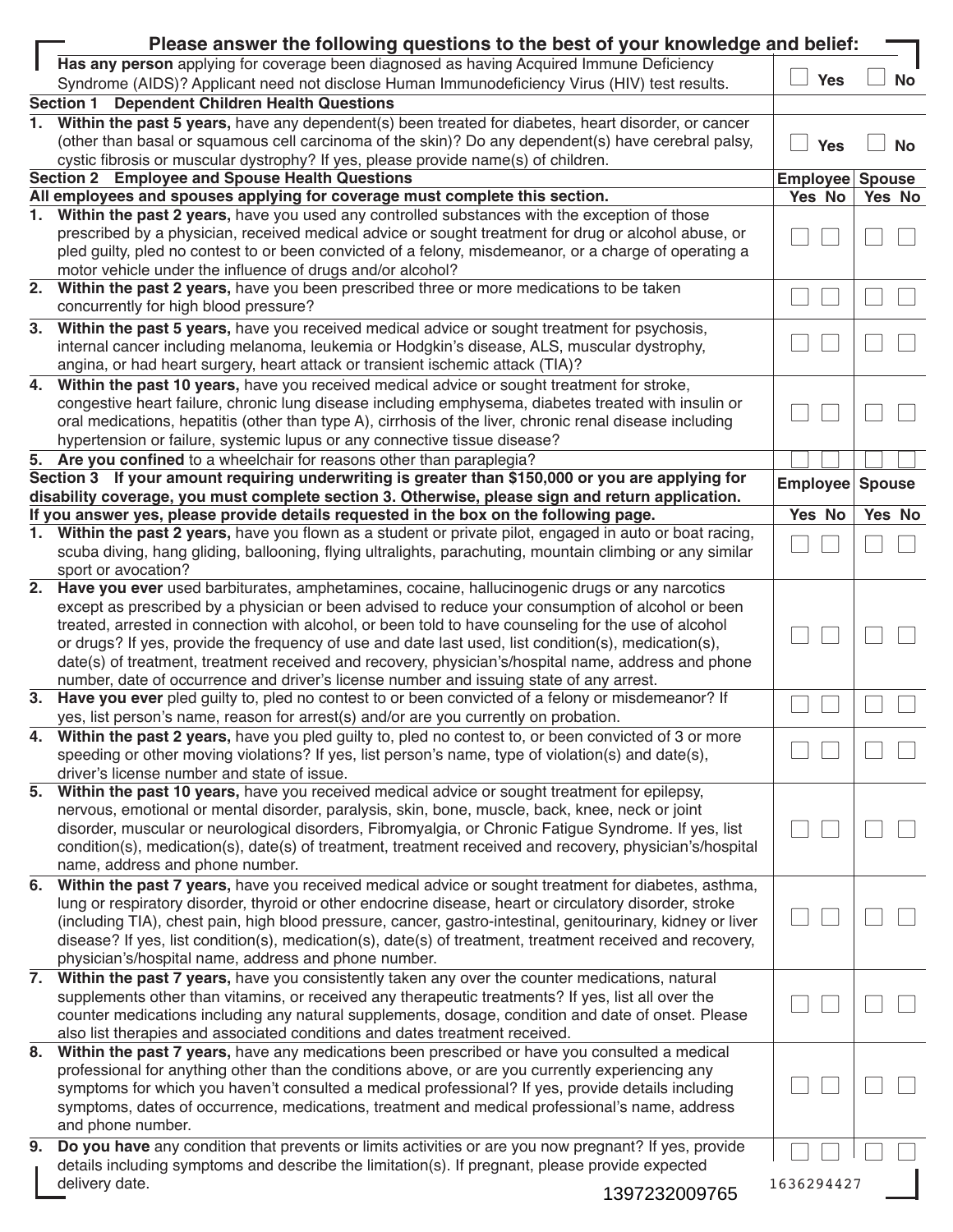#### **Details for any "yes" answers**

| Question<br><b>Number</b> | Name | <b>Detailed Description</b> | Date | <b>Duration</b> | <b>Treatment Received</b><br>and Recovery | <b>Names and Addresses of</b><br><b>Physicians and Hospitals</b> |
|---------------------------|------|-----------------------------|------|-----------------|-------------------------------------------|------------------------------------------------------------------|
|                           |      |                             |      |                 |                                           |                                                                  |
|                           |      |                             |      |                 |                                           |                                                                  |
|                           |      |                             |      |                 |                                           |                                                                  |
|                           |      |                             |      |                 |                                           |                                                                  |
|                           |      |                             |      |                 |                                           |                                                                  |

Please attach additional sheet if you need additional space

#### **Authorization**

I authorize any person or organization to give Unum subsidiaries or their duly authorized representatives (Unum) any of the following:

- information about any injury or illness I have or I have had, including Acquired Immune Deficiency Syndrome (AIDS), mental illness or drug or alcohol abuse. This authorization excludes disclosure of Human Immunodeficiency Virus (HIV) test results. Such test results shall not be disclosed or published. I understand that nothing in this caveat will prohibit this authorization from including the fact that an applicant has Acquired Immune Deficiency Syndrome (AIDS).
- information about my medical history including any consultations, prescriptions, treatments or benefits.
- copies of all records that may be requested concerning me or my family members, and
- non-medical information about me or my family members.

The term person or organization, which is used above, means a physician or medical practitioner, a hospital, clinic or other medical treatment facility, any insurance or reinsurance company, insurance support or reporting agency, pharmacy, government agency, or employer.

I understand that the information obtained by use of this authorization will be used by Unum to determine eligibility for insurance and eligibility for benefits. Unum will not release any of the obtained information to any other person or organization except reinsuring companies or other persons or organizations performing services in connection with my application or claim.

I understand that this authorization shall be valid for two years from the date shown on the application and that a photographic copy of this authorization shall be as valid as the original. I understand that I have the right to revoke this authorization at any time except to the extent it has been relied on prior to written notice of revocation. I also understand that, if I revoke this authorization, such revocation may be a basis for denying insurance benefits. This authorization may be revoked by sending written notice to: Unum, Attn: Group Medical Underwriting, P.O. Box 9783, Portland ME 04104-5083.

The statements I have made on this application are true to the best of my knowledge and belief, and I understand that they form the basis of any coverage under the group policy for which Evidence of Insurability is required. I have read and understand the Authorization, and I and my authorized representative have a right to receive a copy. I understand that failure to sign this Authorization may impair Unum's ability to process my application or evaluate a claim, and that this may be a basis for denying my application or claim for benefits.

\_\_\_\_\_\_\_\_\_\_\_\_\_\_\_\_\_\_\_\_\_\_\_\_\_\_\_\_\_\_\_\_\_ \_\_\_\_\_\_\_\_\_\_\_\_\_ \_\_\_\_\_\_\_\_\_\_\_\_\_\_\_\_\_\_\_\_\_\_\_\_\_\_\_\_\_\_\_\_\_ \_\_\_\_\_\_\_\_\_\_\_\_\_ Employee Signature **Supplement Contact Contact Contact Contact Contact Contact Contact Contact Contact Contact Contact Contact Contact Contact Contact Contact Contact Contact Contact Contact Contact Contact Contact Contact** 

\_\_\_\_\_\_\_\_\_\_\_\_\_\_\_\_\_\_\_\_\_\_\_\_\_\_\_\_\_\_\_\_\_ \_\_\_\_\_\_\_\_\_\_\_\_\_ Child Signature (if 18 or older) Date

1397232009765

1253294422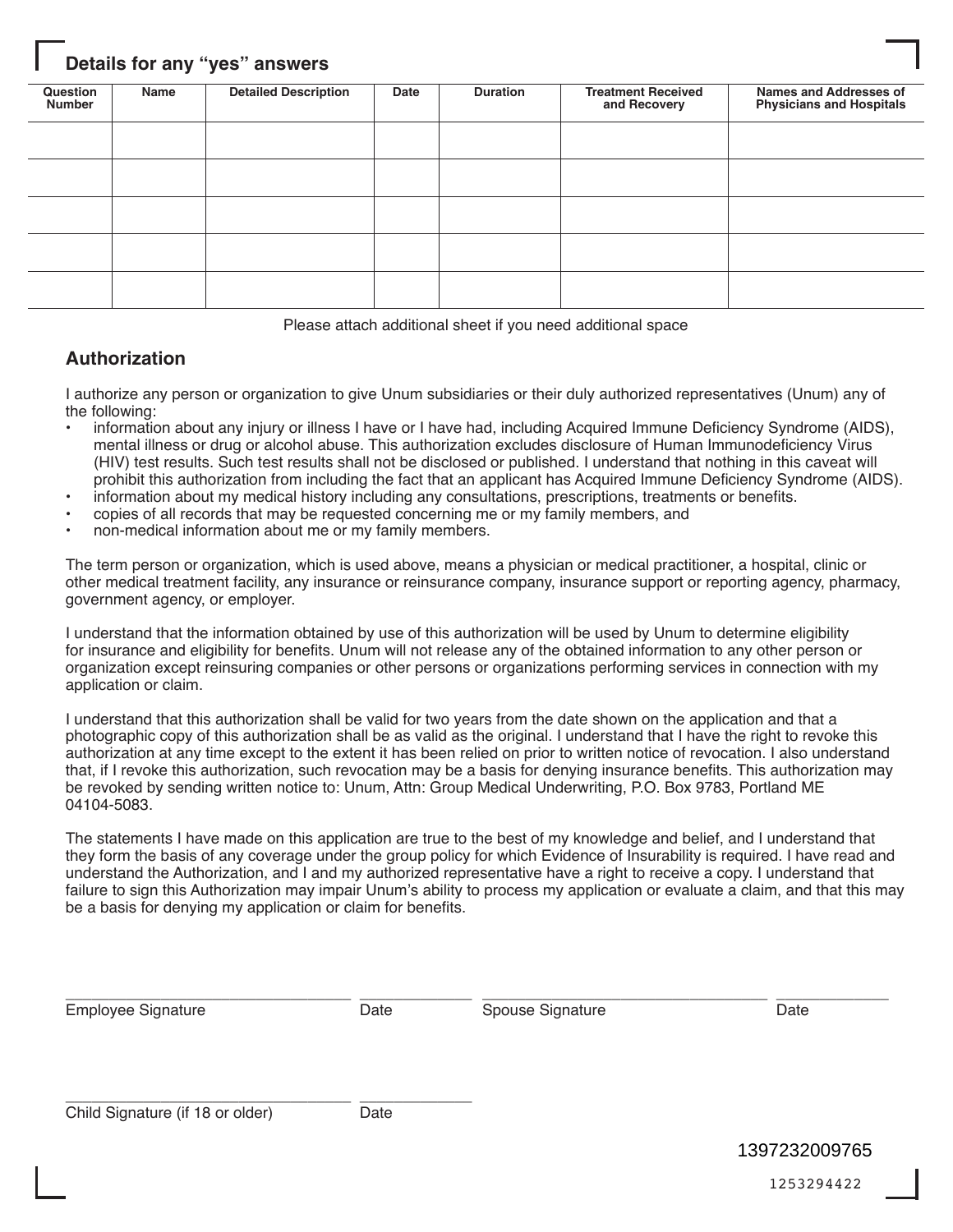

#### **Unum's Commitment to Privacy**

Unum understands your privacy is important. We value our relationship with you and are committed to protecting the confidentiality of nonpublic personal information (NPI). This notice explains why we collect NPI, what we do with NPI and how we protect your privacy.

## *Collecting Information*

We collect NPI about our customers to provide them with insurance products and services. This may include telephone number, address, date of birth, occupation, income and health history. We may receive NPI from your applications and forms, medical providers, other insurers, employers, insurance support organizations, and service providers.

## *Sharing Information*

We share the types of NPI described above primarily with people who perform insurance, business, and professional services for us, such as helping us pay claims and detect fraud. We may share NPI with medical providers for insurance and treatment purposes. We may share NPI with an insurance support organization. The organization may retain the NPI and disclose it to others for whom it performs services. In certain cases, we may share NPI with group policyholders for reporting and auditing purposes. We may share NPI with parties to a proposed or final sale of insurance business or for study purposes. We may also share NPI when otherwise required or permitted by law, such as sharing with governmental or other legal authorities. When legally necessary, we ask your permission before sharing NPI about you. Our practices apply to our former, current and future customers.

Please be assured we do not share your health NPI to market any product or service. We also do not share any NPI to market non-financial products and services. For example, we do not sell your name to catalog companies.

The law allows us to share NPI as described above (except health information) with affiliates to market financial products and services. The law does not allow you to restrict these disclosures. We may also share with companies that help us market our insurance products and services, such as vendors that provide mailing services to us. We may share with other financial institutions to jointly market financial products and services. When required by law, we ask your permission before we share NPI for marketing purposes.

When other companies help us conduct business, we expect them to follow applicable privacy laws. We do not authorize them to use or share NPI except when necessary to conduct the work they are performing for us or to meet regulatory or other governmental requirements.

Unum companies, including insurers and insurance service providers, may share NPI about you with each other. The NPI might not be directly related to our transaction or experience with you. It may include financial or other personal information such as employment history. Consistent with the Fair Credit Reporting Act, we ask your permission before sharing NPI that is not directly related to our transaction or experience with you.